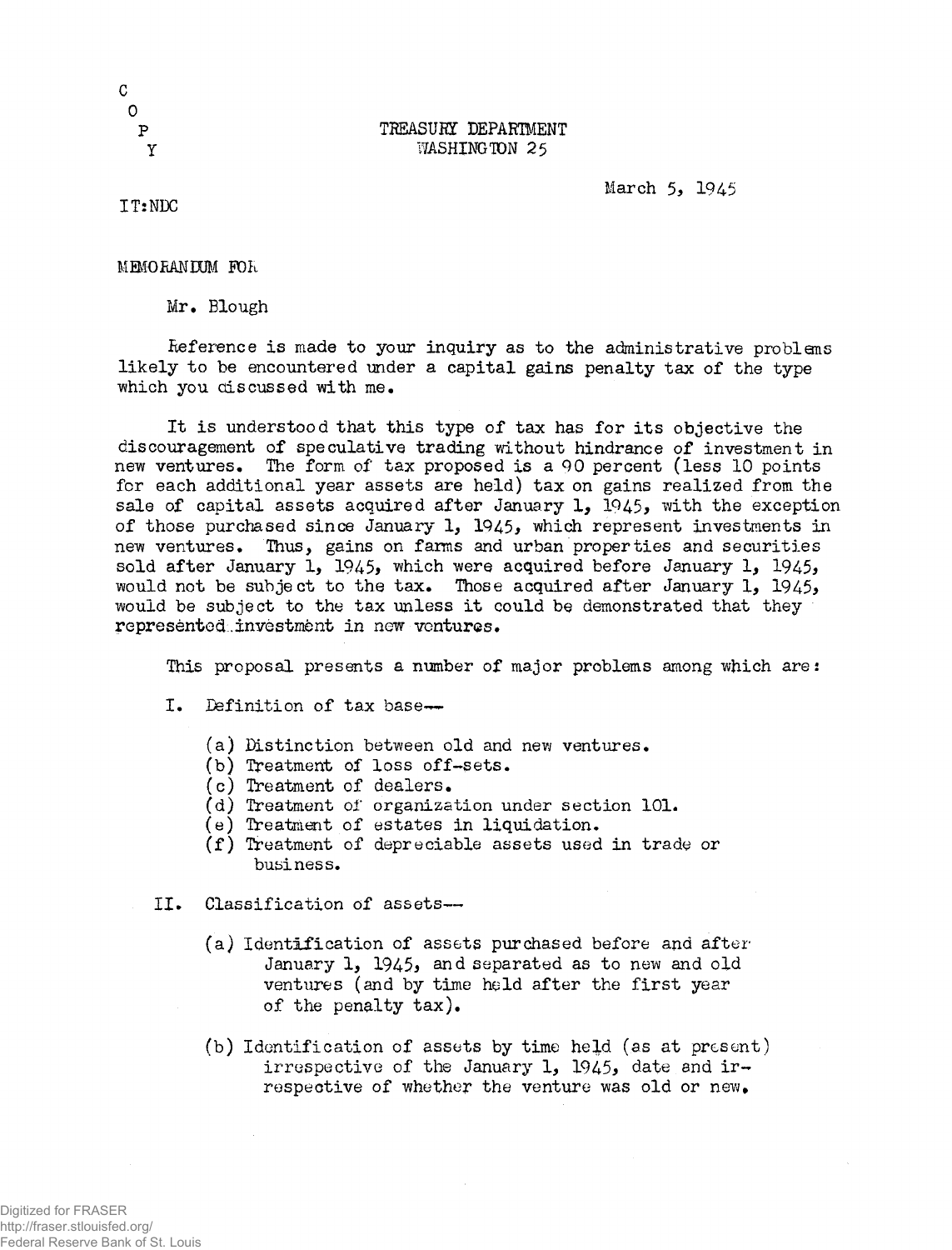III. Expansion and complication of tax blank—

- (a) additional schedules must be provided for identification of assets purchased after January 1, 1945, representing old ventures.
- (b) Additional tax computation schedule must be pro $$ vided for computation of the penalty tax arid the allowance of appropriate off-setting credits.
- (c) Extension of tax blanks to persons who will be required to pay a penalty tax but who are not now required to file a return.
- (d) Multiple adjustment schedules for use in computing carry-backs of net operating losses, excess profits credits and accelerated amortization which would revise, eliminate, or institute the penalty tax retroactively by reason of the inter-dependent nature of these items.
- IV» Enforcement of the tax—>
	- (a) Taxpayers' records are not likely to accurately reflect distinction as between old and new ventures making voluntary compliance very spotty.
	- (b) Confiscatory rate and discriminatory treatment of old versus new ventures and date of acquisition creates a powerful incentive for tax avoidance and evasion.

# Discussion of each of the foregoing problems

I. Definition of tax base — The statute must be so drawn as to permit definite administrative rules for determining gains subject to the penalty tax. In order to draft the necessary regulations and instructions for forms, the statute must be rather specific. Among the questions which the statute must provide as answer are the following:

- (a) Are securities of all corporation organized after January 1, 1945, new ventures?
- (b) Are all new securities issued after January 1, 1945, by old corporations new ventures? And, if pot, how is a purchaser to distinguish between issues, the proceeds of which are used solely for a new venture, partly for a new venture or for refinancing an old venture?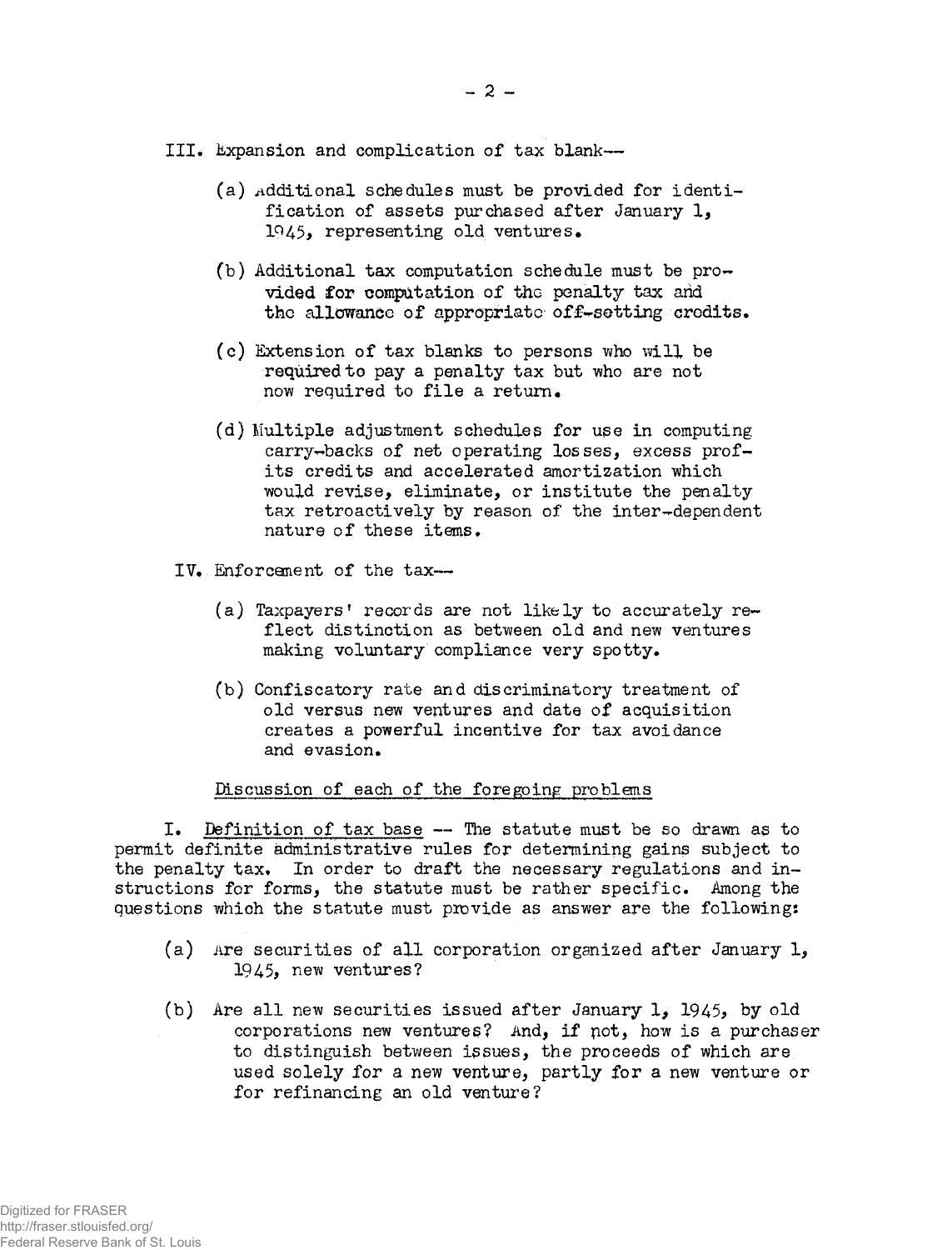- (o) If securities issued by an old corporation are partly for a new venture, how is the corporation to allocate a single share of stock or a single bond between the old and the new?
- (d) Does the issuance of stock or bonds for the acquisition by a corporation for new and improved labor-saving machinery to manufacture the same product in additional volume constitute a new venture?
- (e) Does the liquidation of a corporation and immediate reincorporation to engage in the same type of business constitute a new venture? If not, how much change in the character of the business is necessary in order that the secur ity issued be exempt from the penalty as a new venture?
- (f) Does the purchase of a farm formerly used in the production of cotton for use in the production of soy beans constitute a new venture? If not, does the purchase of idle lands for use as a dairy farm constitute a new venture?
- $(g)$  Does the fact that a purchaser of a farm, operate it himself, or lease it for operation by another, have any bearing on the definition of new venture?
- (h) If a returning serviceman purchases a filling station that is in operation and after a few months disposes of it at a gain, is the gain the result of a new venture? Does the fact that he has changed the character of the business by expanding its services have any effect on the definition of new ventures? .and, if so, how will the law define the extent and type of expansion?

A number of further technical points which must be taken into consideration from the standpoint of administrative feasibility of the classification of old and new ventures are set forth in the appendix of this memorandum.

A basic problem of definition is how to define net gains after loss off-sets. While it would be consistent with the prohibitory purposes of the tax not to recognize losses, such treatment might be unduly severe and, therefore, will probably be allowed to some extent. If the penalty tax were applied only to net gains after loss off-sets problems would arise in connection with the method of allowing losses. Alternative methods would be to: (a) allow all losses on assets acquired within the effective period to be off-set indiscriminately against gains; (b) allow losses to be off-set only against gains on assets held for the same period; (c) allow losses to be allowed against gains with the same or longer holding period; and (d) provide that losses be off-set first against the longest term gains.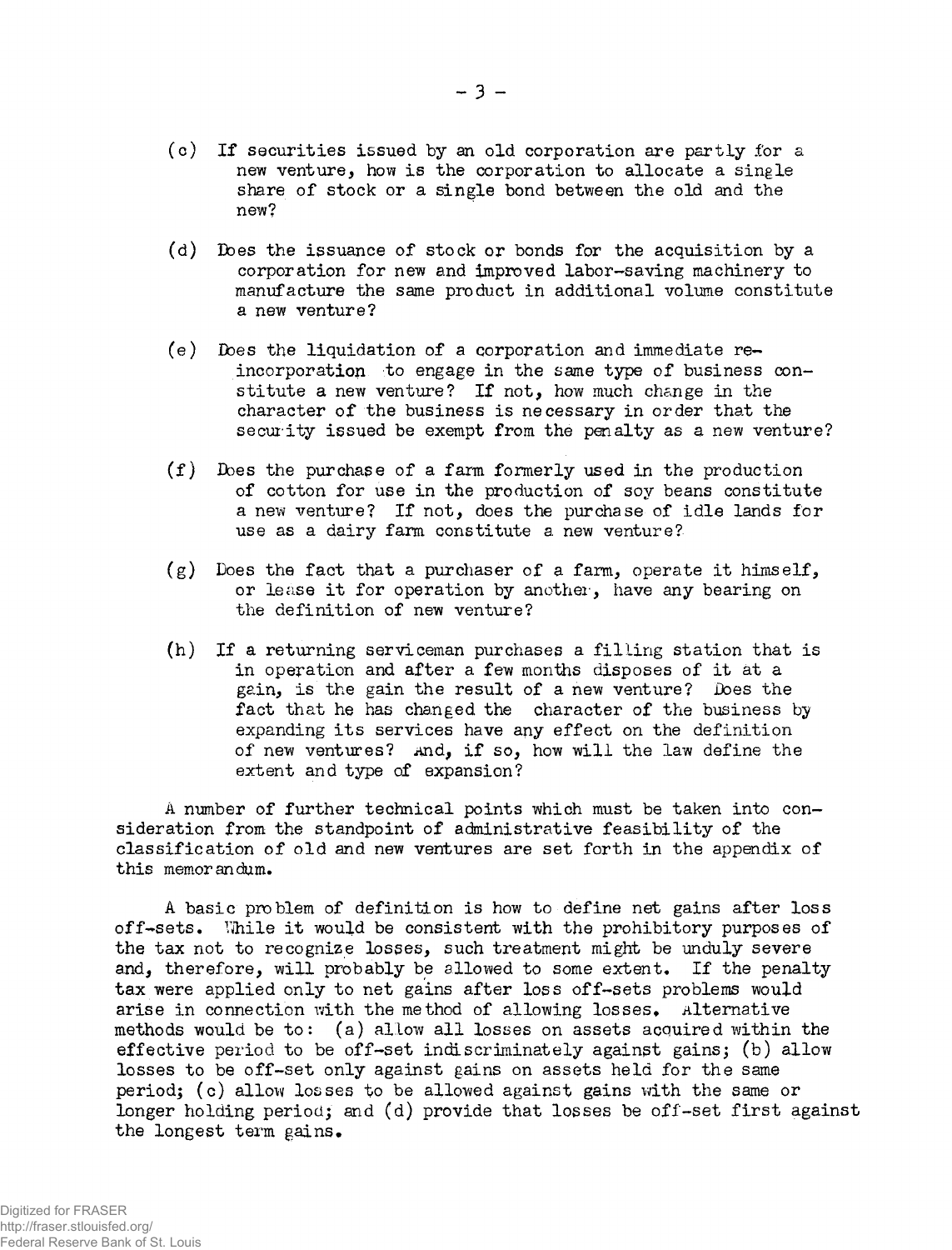Any one of these alternatives add to the taxpayers' task of recordkeeping and classification. The further question may be raised as to the desirability from an equity standpoint of off-setting losses in excess of gains from new ventures against gains from old ventures. This would, of course, serve farther to confase the accounting record as it is an exception to the general classification rule.

Losses in excess of gains also raise the question as to loss carryovers. Will such losses, if carried forward, be applicable in the following year only to gain subject to the penalty tax and will they be allowable, if allowable at all, only against gains on assets held for the same periods?

An important problem in defiling gains subject to the penalty tax is how to treat dealers and traders. It is assumed that the present definition of capital assets will continue, in which case dealers will be exempt from the tax.

In a rising market, dealers exempt from the penalty tax would occupy a strategic position to reap gains subject only to ordinary income tax rates and pass on inflated values to other investors. The dealer loophole would be especially dangerous if it were easy, as it appears it would be, for individuals, partnerships, syndicates, pools, and corporations to meet the requirements for dealer status.

Organizations now exempt under section 101 from income tax own substantial amounts of capital assets. Unless the statute specifically made these organizations taxable, it is assumed that they would retain their nontaxable character and gains from trading would be exempt. If they retained their nontaxable character, increased pressures for organizations of this type would have to be mot in order to avoid use of such organizations as a means of evading the tax. If the organizations are exempt it would also encourage the use of contributions in the form of capital assets which if sold by the donor would bo subject to the penalty tax.

In respect to estates in liquidation, there is a policy question as to whether gains from necessary sales should be subject to the  $\text{tax}_\bullet$ It would appear that all sales made necessary in closing estates and other necessary sales made by estates might be exempt. If such exemptions are provided there will be an administrative problem in ascertaining the sales made as a consequence of necessity as distinct from those not so made.

If the present definition of capital assets is used as a basis for determining the type of assets subject to the penalty tax, an inconsistency arises in the case of the gain from the assets or exchange of property used in trade or business of the kind subject to depreciation. On one hand, assets held less than 6 months are not considered as capital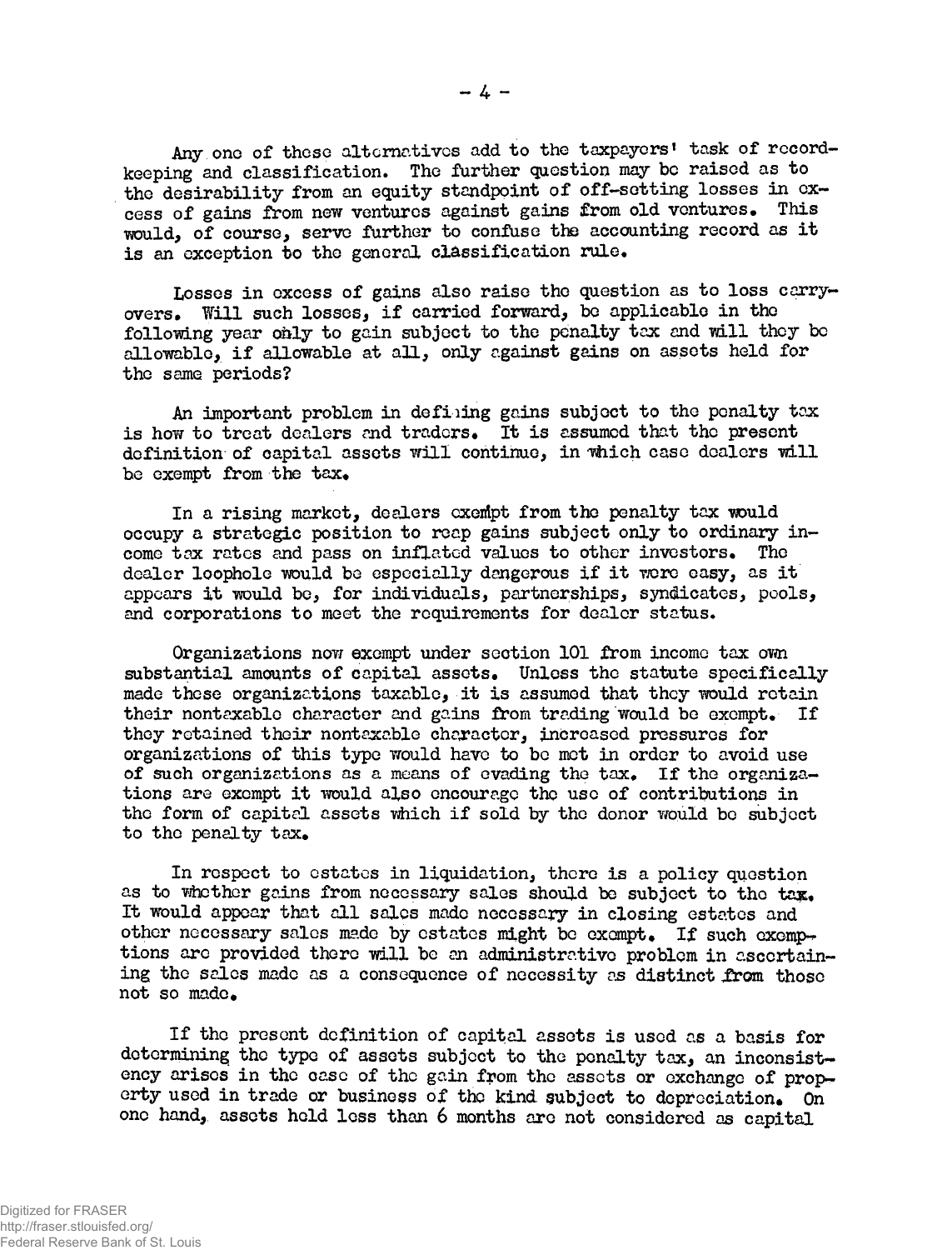assets and any gain from the sale of such assets is taxed as ordinary income. On the other hand, gains from the sale of depreciable assets used in the trade or business and held more than 6 months arc considered capital gains and would, therefore, be subject to the penalty tax.

# II. Classification of Capital Assets-

The record-keeping on the part of the taxpayer in respect to identification of assets may bo visualized from the following chart showing the breakdown required for proper accounting purposes.

A. Assets acquired on or after January 1, 1945.

- $(1)$  New venture—
	- (a) Hold not more than 6 months
	- (b) Held for more than 6 months
- (2) Old ventures—
	- (a) Held for not more than 6 months
	- (b) Held for 6 to 12 months
	- (c) Held for 1 to 2 years
	- (d) Held for 2 to 3 years
	- (c) Etc., depending upon the length of time the tax is in effect
- B. Assets acquired prior to January 1, 1945.
	- (1) Held for not more than 6 months
	- (2) Held for more than 6 months

Every share of stock, every bond, or other evidence of indebtedness, as well as every physical asset falling under the definition of capital assets, sold by the taxpayer must be classified according to the above chart. The classification by time held is generally readily ascertainable since the date acquired and date sold is determinable. The classification as to now or old venture is not readily ascertainable by the buyer either from the one from whom the asset was immediately purchased or from the debtor. Moreover, a single share of stock or a single bond may be classifiable in two separate categories as it may represent a venture partly new and partly old.

An additional complication arises in case a corporation obtains new capital for a contemplated new venture which venture actually docs not materialize but which capital is used in connection with an old venture. The purchasers of the stock in this case could scarcely be expected to properly classify their assets.

Federal Reserve Bank of St. Louis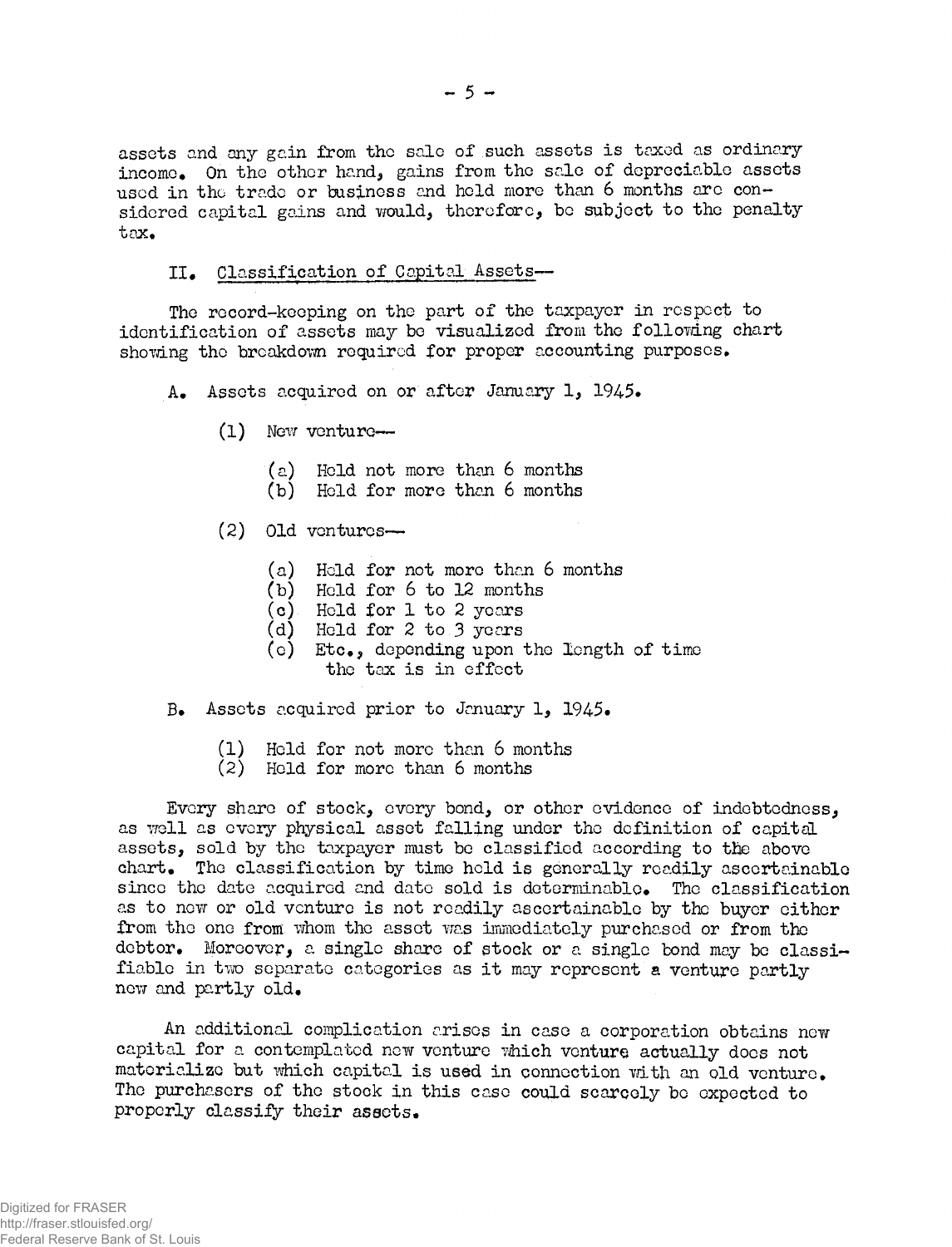# III. Expansion and complication of tax blank--

Following out the breakdown described in the chart in II above, the additional space required would necessitate adding a minimum of two full pages to the individual tax return. In other words, the present capital gain schedule requires one page, the proposal would require three» This does not include the space required for additional instructions which instructions would be most voluminous and extremely difficult for the average taxpayer to apply.

Since there are three possible tax results, schedules must be provided to guide the taxpayer in the arrangement of the various factors affecting the tax in such a way as to produce the tax required to be paid.

Complicated choice problems would arise in determining whether a joint or separate return would produce the smaller tax in cases where husband and wife both have capital asset transactions.

Under present law a person with a capital gain of \$50 of the type subject to the penalty tax and no other income, is not required to file a tax return. Under the proposal, such a person would be required to file a return for purposes of the penalty tax and liable in the first year for the payment of  $\frac{4}{5}$  in tax. This rule would undoubtedly add materially to the number of tax returns due to be filed.

In addition to the individual income tax returns, substantial additions must be made to the return blanks of fiduciaries and partnerships in order to show the distributive interest of each beneficiary or partner in respect to the gains or losses attributable to new as distinct from old ventures. Gains derived through partnerships and fiduciaries serve to further complicate the schedules on the individual returns.

Appropriate changes must also be made on the alien series of returns. In respect to certain nonresident aliens, there is no tax at present on capital gains. A continuation of this exemption coupled with the high penalty may result in the development of some tax avoidance schemes whereby trading may be carried on in the name of nonresident aliens for the actual benefit of citizens.

In the time allotted it has not been possible to formulate, even in outline, a schedule which would aid the taxpayer in making the multiple adjustments in connection with carry-backs of net operating losses, excess profits credits and accelerated amortization. The adjustments appear at first hand to be so complex that it is doubtful if any reasonably standard schedule can be developed.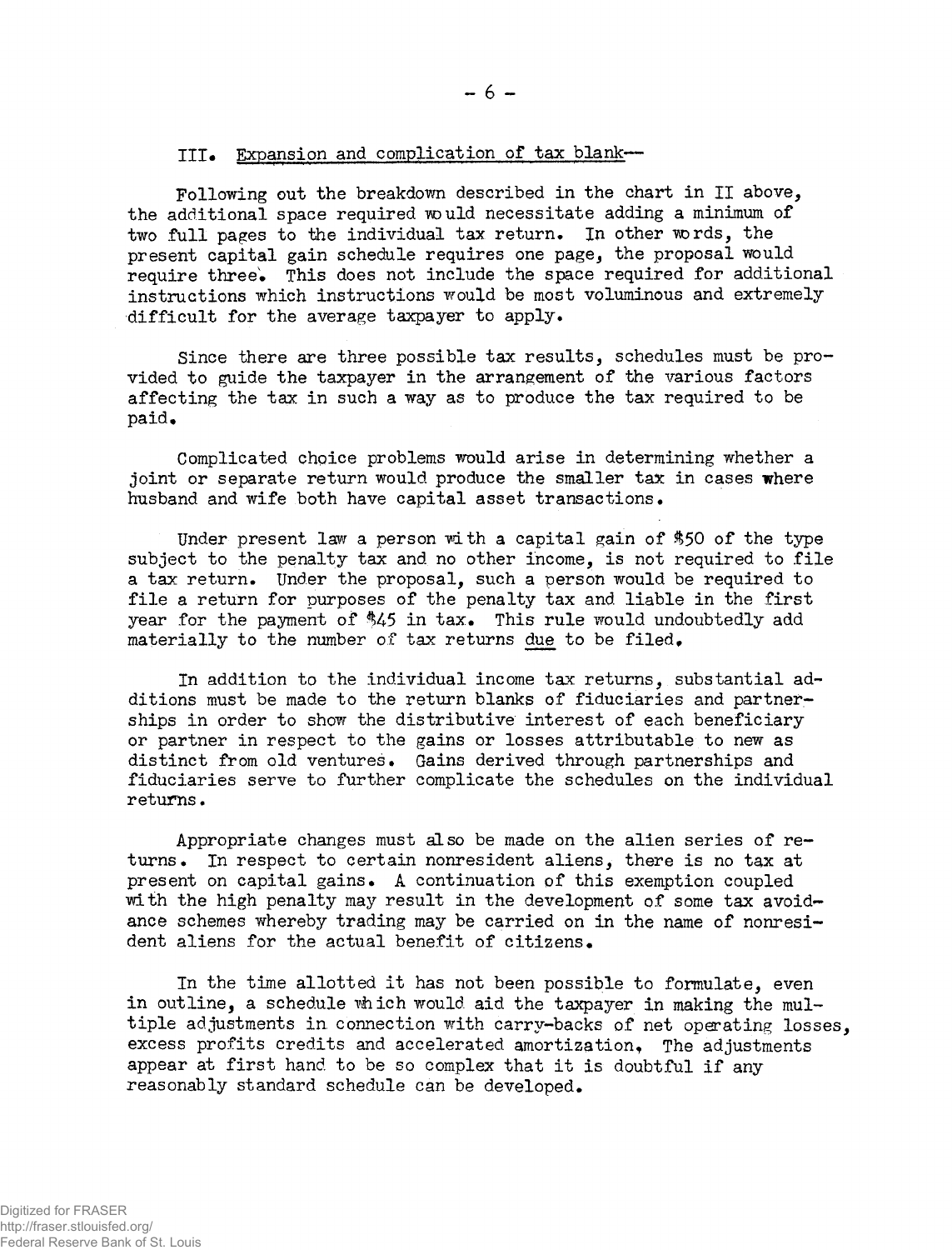# IV. Enforcement of the tax-

Manifestly, the penalty tax cannot be determined in the absence of adequate records. The taxpayers, themselves, will not be in a position to maintain adequate records unless the corporations and others embarking upon new ventures advise the taxpayers in respect to the proportion of their gains which are taxable and those nontaxable. In the case of bearer bonds and stocks bought through record owners, the debtors will not know the names of their bondholders and shareholders. Thus, the taxpayers will have to take the initiative in making inquiry of the debtors. Unless the taxpayer does voluntarily take the initiative it is unlikely that his return will be properly prepared and the Bureau will have to contact each taxpayer and through such taxpayer contact each debtor in order to definitely establish the true tax liability.

On the whole subject of capital gains, even under present law, the Government is in a rather weak position from an information return standpoint. There is no practical information-at-the-source system available which will furnish leads to taxpayers who fail to report their gains. With a high penalty tax on such gains, it is likely to further discourage voluntary reporting on the part of persons disposed to avoid taxes. For a number of years, information returns were required of brokers in the case of each of their customers for whom sales aggregated #25,000 or more. This was abandoned in 1942 as a result of the burden imposed upon brokers and others and the relatively small value of the forms due to the high minimum amount. Under the penalty tax it would be essential that some system of this type be re-instituted with a much smaller minimum. This is certain to add tremendous burdens to all financial offices. However, this would not cover the private transactions which are far more difficult to trace and around which there would be an enormous amount of tax evasion which would bring both the tax and the Department into disrepute.

> (Signed) Norman D. Cann Deputy Commissioner Income Tax Unit Bureau of Internal Revenue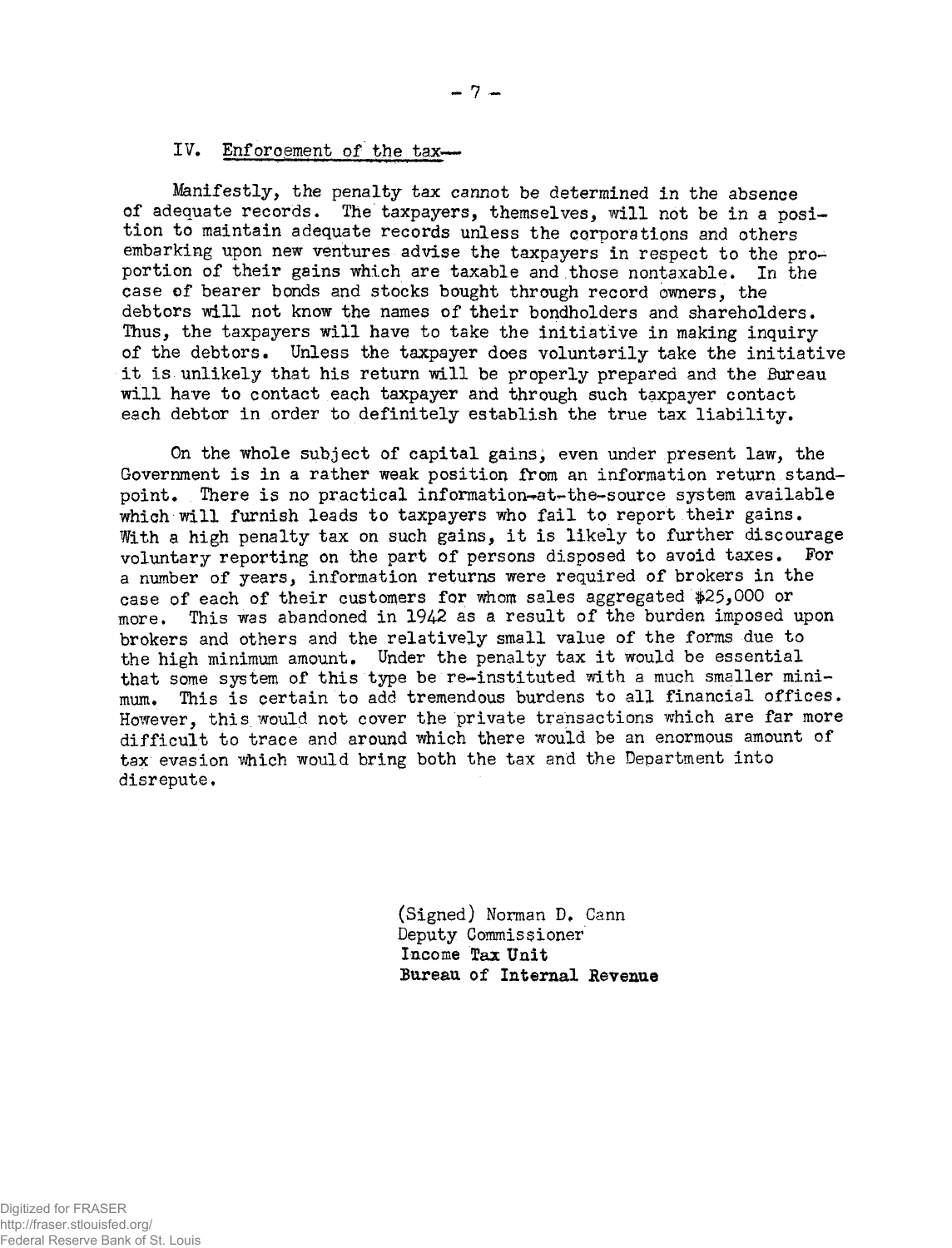APPENDIX CAPITAL CONTRIBUTIONS, etc.

 $-1 -$ 

The M Corporation, engaged in mining copper in Colorado, is approaching the end of its ore. Its engineers locate a body of ore adjacent to the depleted mine and the corporation's stockholders decide to build up the capital of the corporation to enable it to acquire the new ore.

Proposition  $/1$ :

The stockholders voluntarily contribute \$50.00 per share on their old stock.

Proposition  $\sqrt{2}$ :

A valid assessment of  $350.00$  per share is levied.

Proposition  $\sqrt[3]{3}$ :

Additional stock is sold to stockholders prorata at 50.00 per share.

Proposition  $\frac{1}{4}$ :

Additional stock is sold by the corporation to public at \$50.00 per share.

Assume in each case (a) all the funds are used to acquire the new ore; (b) half the funds are used for new ore and other half retained for working capital; (c) half the fund for ore  $$ other half for old debts.

What is extent of new venture during the first year when old mine is being worked out and new mine is dormant?

Tould it be necessary to wait until new mine is started before this would classify as a new venture?

Answers to the above questions would necessarily have to be spelled out in dny legislation, in order to properly recognize bona fide new ventures.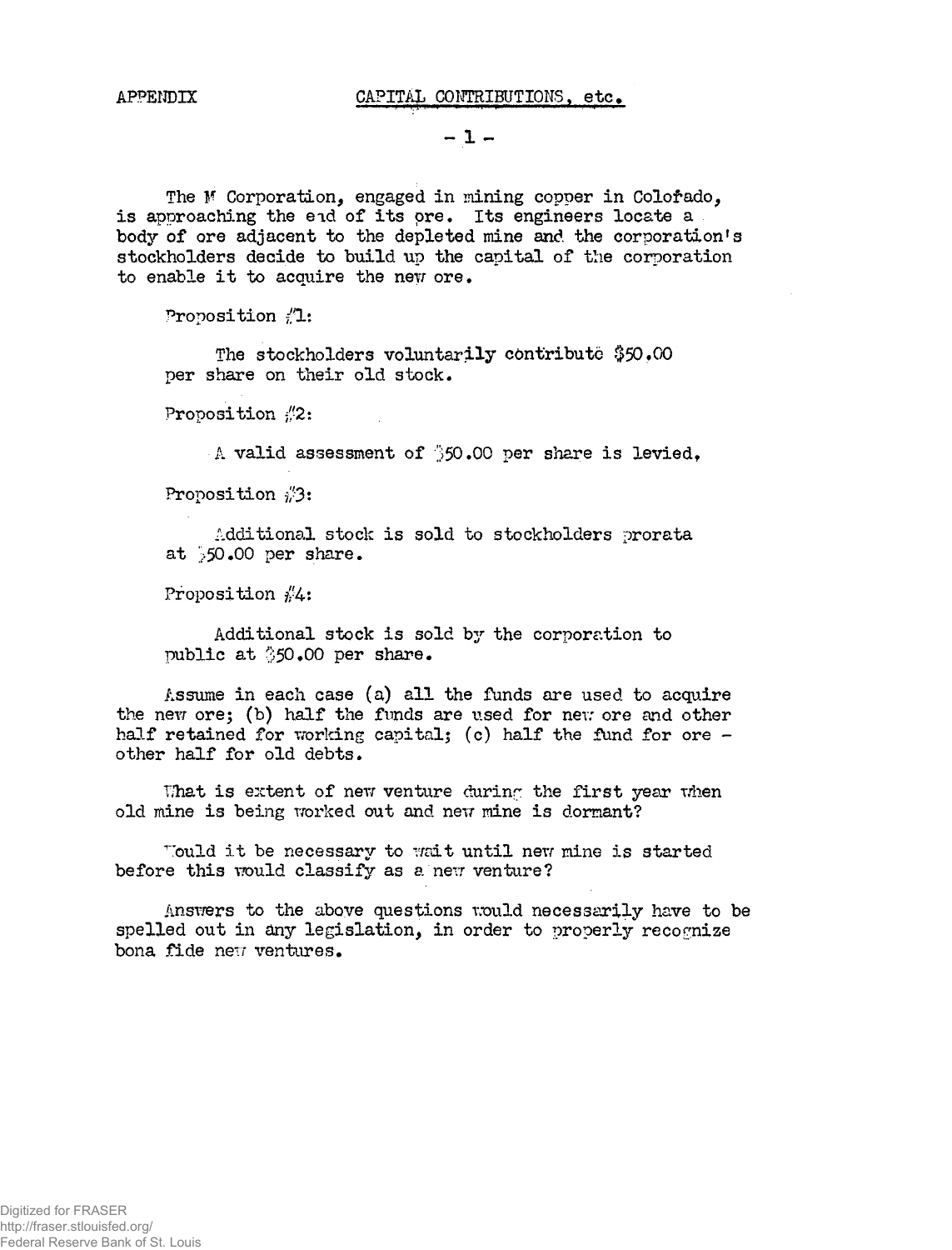$- 2 -$ 

A syndicate purchases for cash all of the stock of a corporation whose only asset is a factory building. The corporation had previously been engaged in munitions manufacturing. The factory is retooled and starts to manufacture radios,

Query: How can this stock be identified after the syndicate starts to sell the stock to the public?

Assume a munitions manufacturer shifts from guns to soup in  $1945 -$  is this a new venture or old venture?

Assume a new corporation is formed and acquires for its own securities, in either a taxable or nontaxable exchange, stock or securities of "old venture" corporations. Is this corporation to be considered a new venture or old venture? The formation of the new corporation may be for a business purpose or for avoiding the "penalty tax". In this connection attention is directed to section 129 of the Code which was intended to plug the loophole of advantages growing out of acquisition of corporations with high excess profits tax credits by determining whether the acquisition had as one of its principal purposes the avoidance of Federal taxes. Would it be necessary to have a similar provision in the proposed legislation to distinguish business purpose from tax purpose, not only in the formation of a new corporation to hold "old venture" securities, but all other types. Section 112(i) containing a similar provision has been in effect since 1932 Act. All rulings under 112(i) must be made by the Commissioner in advance of the transaction. From 1932 to date, 247 applications were filed, of which 208 received favorable rulings, 26 unfavorable and 13 were withdrawn.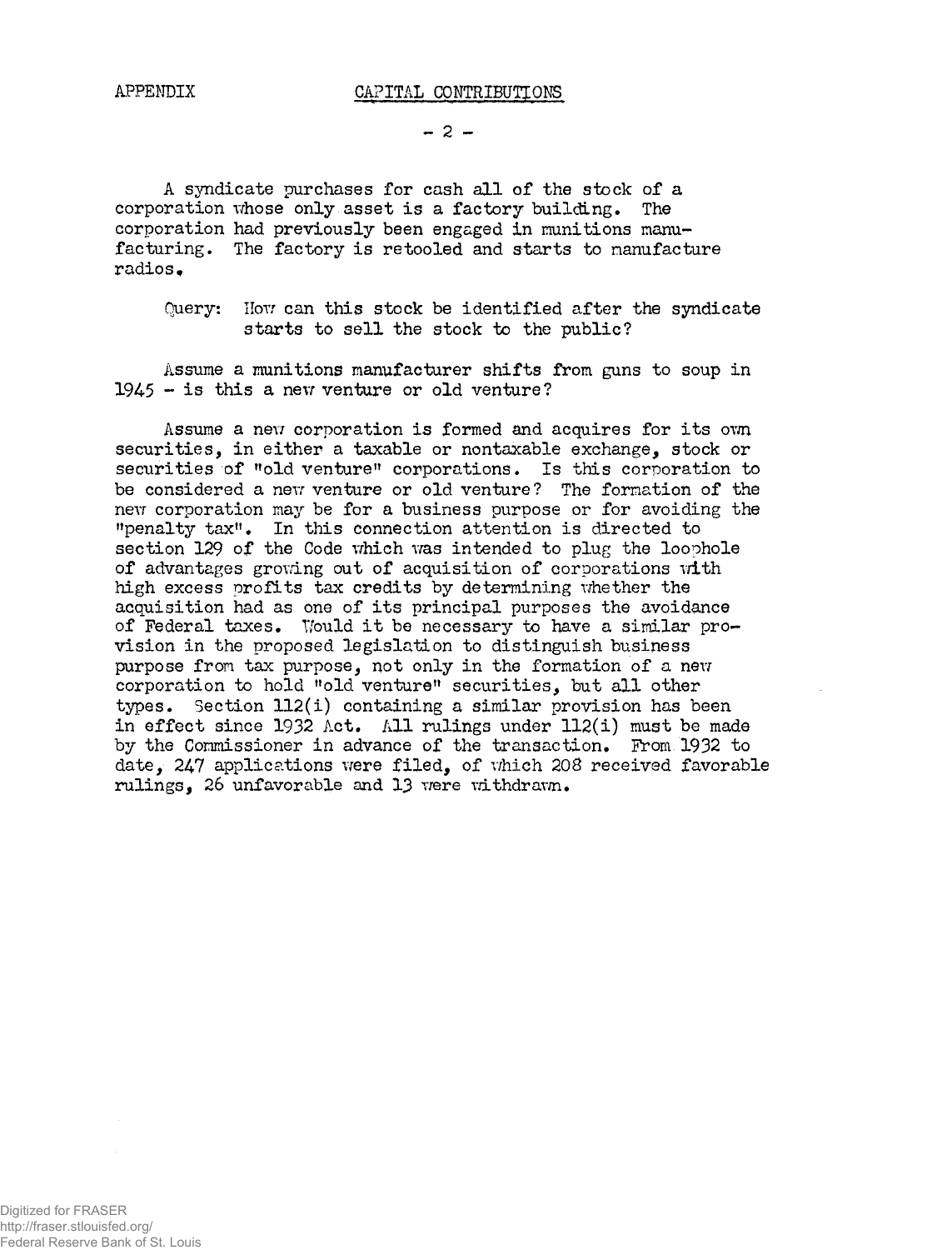#### APPENDIX CAPITAL CONTRIBUTIONS

 $- 3 -$ 

### STOCK RIGHTS

In the event rights to new securities are issued to stockholders by an old venture corporation, for a bona fide new venture, it is necessary, as in the case of any stock rights, to allocate a portion of the old cost of stock to the rights so issued. Therefore, upon exercise of the rights, the stock purchased has two elements of cost, the subscription price plus an allocated portion of the old cost. These separate elements would necessarily have to be recorded and traced into successive stock rights.

The difficulties of recording and reporting such elements where the new securities are sold, is aptly illustrated in the memorandum of March  $24$ , 1941 signed by J. P. Wenchel:

"Reference is made to your memorandum of February 17, 1941, in which you request that reconsideration be given to G.C.M. 22532, published in Internal Revenue Bulletin (1941) No, 5, p. 7, dated February 3, 1941.

Upon further consideration of the issue presented, G.C.M. 22532, supra, is withdrawn and the following memorandum is substituted therefor as of the above date:

An opinion is requested whether in view of certain court decisions referred to herein G.C.M. IOO63 (C.B. X-2, 159 (1931), G.C.M. 129^2 (C,B. xmWL'f 73 (1934), and I.T. 2609 (C.B. X-2, 339 (1931)) should be revoked, and G.C.M. 11645 (C.B. XJI-1, 117 (1933)) and I.T. 1786 (C.B. I1-2, 45 (1923)) should be reinstated.

The question involved is whether stock sold, which had been acquired by the exercise of stock rights, was a capital asset within the meaning of the statute; or, to state it otherwise, where stock is acquired through the exercise of stock rights, is the date of acquisition the date on which the original stock (in respect of which the rights were issued) was acquired or the date on which the rights were exercised?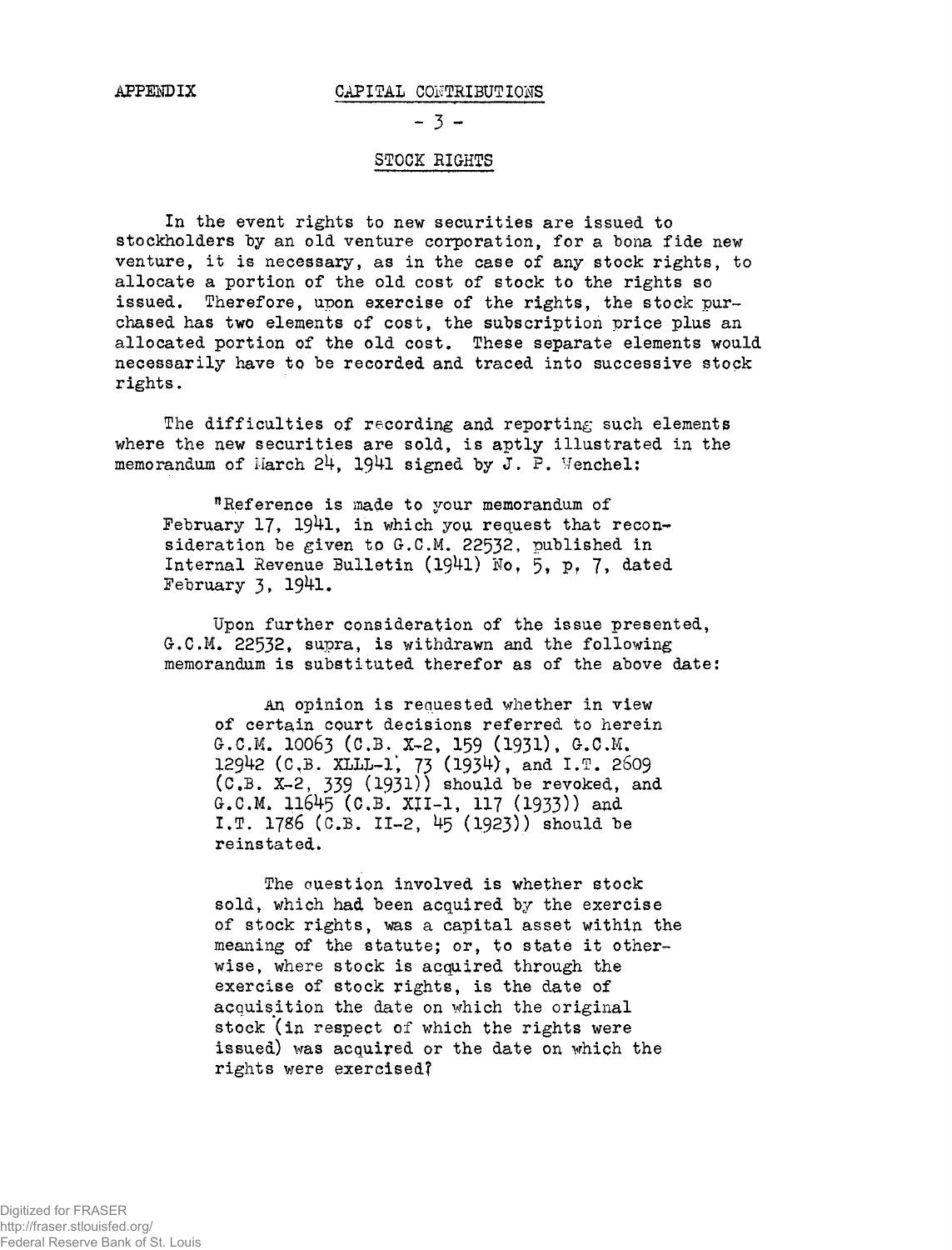#### APPENDIX CAPITAL CONTRIBUTIONS

- 4 -STOCK RIGHTS (Cont'd)

In  $G.C.M.$  129 $42$ , supra, it was held that where stock is acquired through the exercise of rights, the holding period begins from the date of acquisition of such stock and not from the date of acquisition of the stock with respect to which the rights were issued. That ruling revoked, in so far as inconsistent, G.C.M. II6U5, supra, and reinstated  $G.C.M. 10067$ , supra, which was in accord with G.C.M. 12942, supra. In  $G_{\star}C.M.$  11645, supra, it was stated in effect that stock acquired through the exercise of rights and held for less than two years, where the stock in respect of which the rights were issued had been held for more than two years, was in part a capital asset (the portion attributable to the right) and in part a noncapital asset (the portion attributable to the subscription price). Under the ruling made in  $G.C.M.$  12942, supra, which was based upon decisions of the Board of Tax Appeals in Rodman  $E$ . Griscom v, Commissioner (22 B.T.A., 979) and Ellen Ayer Wood v. Commissioner (29 B.T.A., 1050), nonacquiescence, C.B. XIII-2, 38  $(1934)$ , no part of such stock was considered to be a capital asset.

The decision of the Board in the Griscom case, supra, earlier had resulted in the revocation of I.T. 1786, supra, which ruling had indicated that stock acquired through the exercise of rights, where the stock in respect of which the rights were issued was held for more than two years, constituted a capital asset. I.T. 1786 was revoked by I.T. 2609, supra, in conformity with G.C.M. 10063 and G.C.M. 129^2, supra.

This question has now been considered by the courts (Wood  $v$ , Commissioner, 75 Fed, (2d) 364; Macy v. Helvering, 82 Fed. (2d), 183; Insull v. Commissioner, 87 Fed. (2d) 648), and the conclusions reached have been in substantial accord with G.C.M. 116^5» supra.

The Board of Tax Appeals later recognized and followed the general rule established by the courts in the Wood case, the Macy case, and the Insull case, and stated that its prior decisions, in so far as in conflict, would not be followed in the future. (Walter gitch, Jr., v, Commissioner, 35 B,T,A., 537.)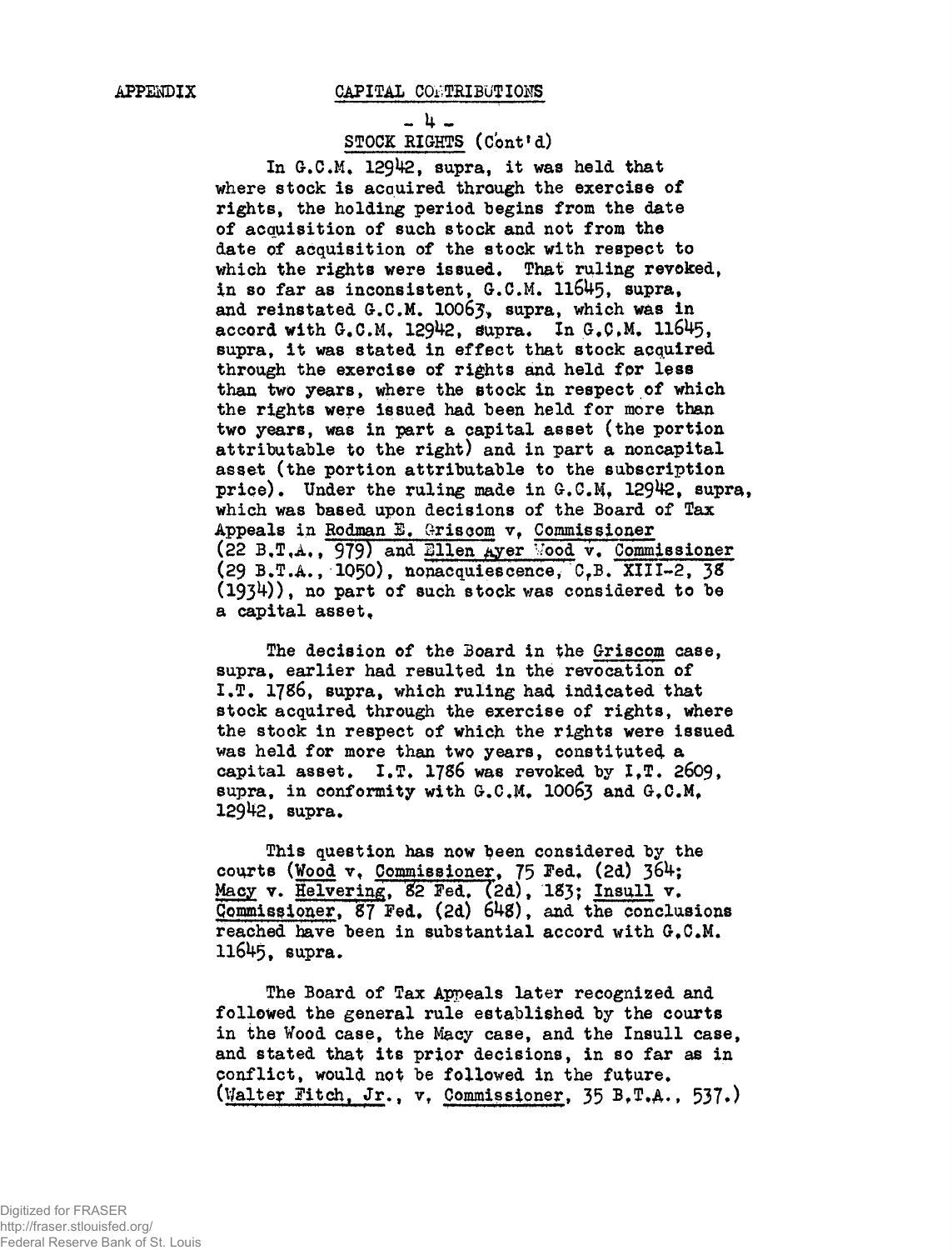#### APPENDIX CAPITAL CONTRIBUTIONS

 $-5 -$ 

# STOCK EIGHTS (Cont'd)

In view of the fact that the ruling made in  $G.C.M. 11645$ , supra, is in harmony with the principles laid down by the courts in the above cited court cases, that G.C.M. is reinstated, and  $G_{\bullet}C.M. 10063$ , supra, and  $G_{\bullet}C.M. 12942$ , supra, are revoked in so far as inconsistent therewith.

It is recommended that I.T. 2609, supra, be revoked but that  $I.T. 1786$ , supra, not be reinstated."

This matter of allocation finally became so complicated it was eliminated by legislation.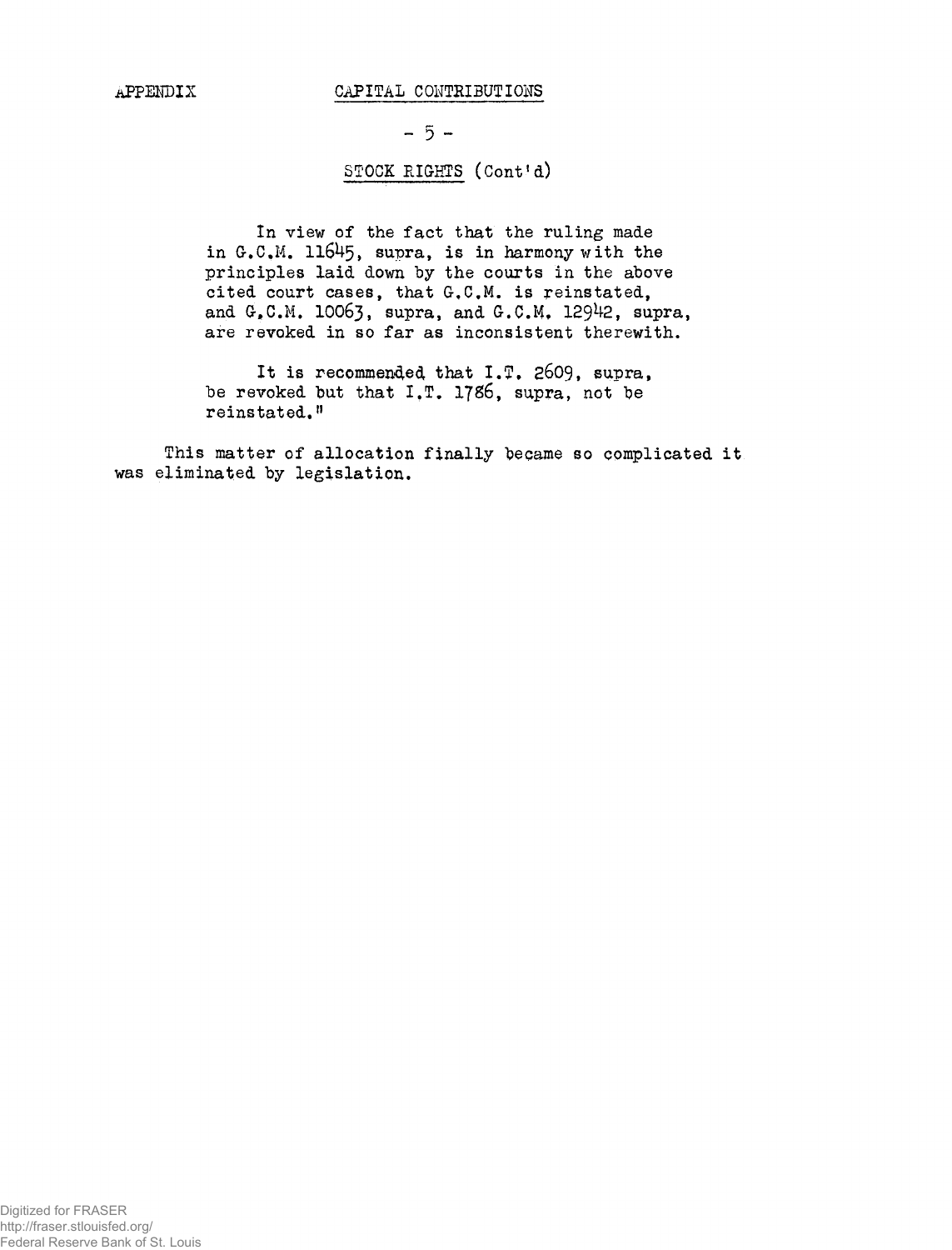APFEKDIX

# $-1 -$

### PARTNERSHIPS

A series of problems can arise in the typical American method of conducting business, to wit, partnerships, The use of family partnerships for the purpose of minimizing, avoiding or evading taxes is well known, and this problem may be interlaced with some of the examples which are given below;

The purpose of admitting a new partner to a partnership is to:

- (1) Raise more capital
- (2) Reduce fixed charges, as on plant and machinery, or mortgages on land, etc.
- (3) Eliminate an unprofitable part of the business
- (4) Pay off pressing obligations
- (5) Take care of an accumulation of unpaid obligations
- (6) Exploitation by old partners, as where valuable, assets are sold just prior to the admission of the new partners, Before the new partner has been admitted, has there been a definite valuation as far as possible:
	- (1) Fixed tangible assets
	- (2) Current assets
	- (3) Intangible assets

These evaluations are necessary before it may be determined that the investment is additional capital.

In the several propositions outlined hereinafter, could it be held that the members of the partnership have entered into new enterprises?

Proposition: A and B are equal partners in a business having a net worth of \$30,000. More capital is needed to pay off some of the notes payable òf the firm. C is invited to become a partner. He makes an investment of \$10,000 and acquires a one-fourth interest in the business.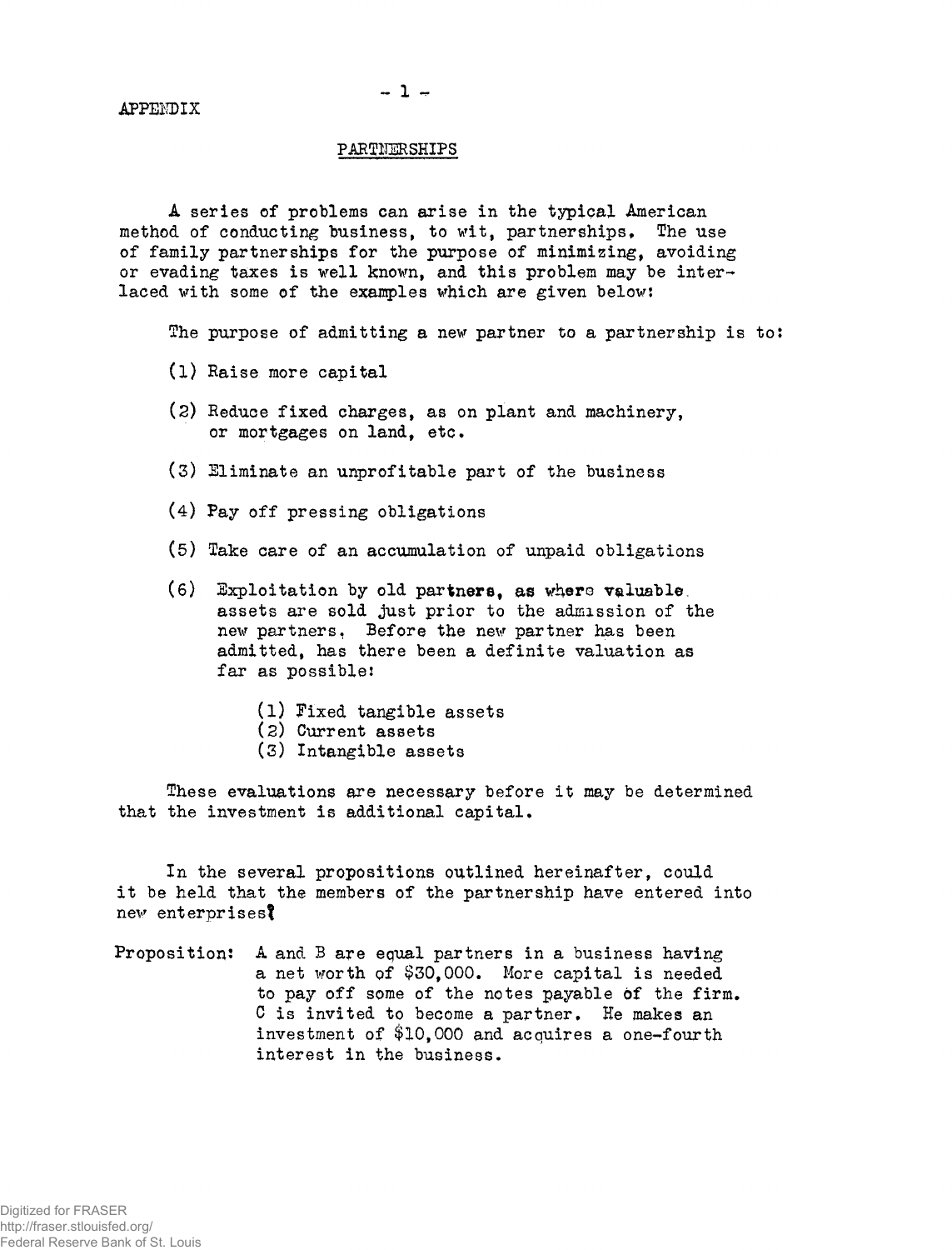Partnerships (cont'd) *- 2 -*

- Question; Does this represent the entry into a new enterprise for C? How are A and B affected by the transaction?
- Proposition; A and B are equal partners in a business having a net worth of \$30,000, More capital is needed to acquire additional machinery, but of the same character now being used by the partnership. C is invited to become a partner. He makes an investment of  $$10,000$  and acquires a .one-fourth interest in the business. The new machinery is purchased.
- Question: Does this constitute the entry into a new venture for C? Are A and B affected by this transaction?
- Proposition; A, B and C are partners in a trading partnership. They decide to expand the business and engage in a nontrading business, but in a business proximately related to the trading partnership. The capital for the new business is contributed by A, B and C.
- Question; Can this be held to be a new enterprise for the three partners, A, 3 and C?
- Proposition: A and B are partners in a trading partnership, They decide to expand the business and engage in a trading business, but wholly unrelated to the old business. They need more capital for the new venture. C is invited to become a partner. He makes an investment of \$10,000 and acquires a one-fourth interest in the business.
- Question: Does this represent a new venture for the new partner C? How are partners A and B affected?
- Proposition; A and B, equal partners in an established business, consolidate with C and D, equal owners of an allied business. A and B are each to have a one-third and  $C$  and  $D$  each a one-sixth interest in the new firm. Ho change is made in the nature of the kind of business carried on by the allied businesses.